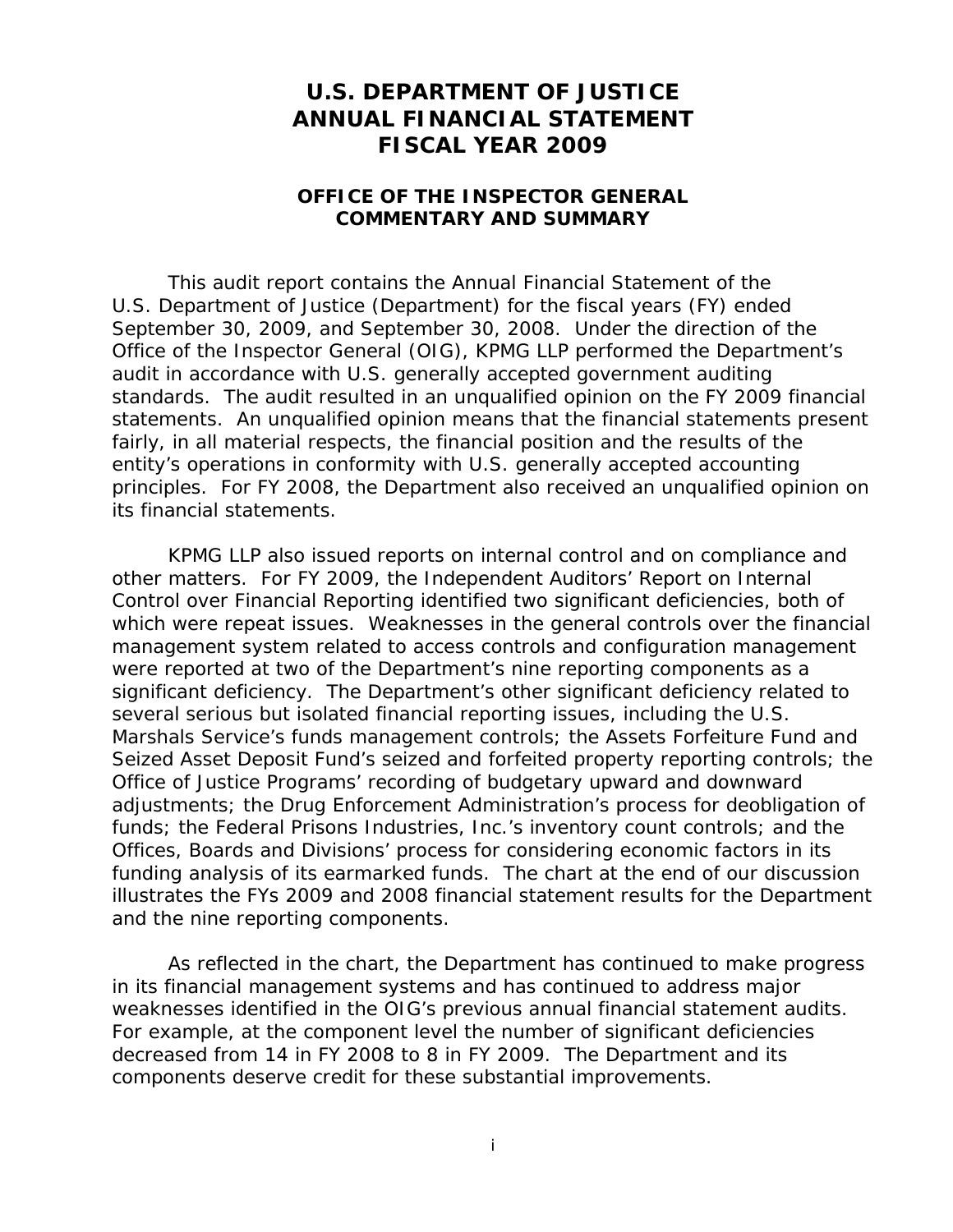Yet, it is important to note that the Department still does not have a unified financial management system to readily support ongoing accounting operations and preparation of financial statements. As discussed in past years, we believe the most important challenge facing the Department in its financial management is to successfully implement an integrated financial management system to replace the disparate and, in some cases, antiquated financial systems used by Department components.

In the FY 2009 consolidated *Independent Auditors' Report on Compliance and Other Matters*, the auditors identified no instances of significant noncompliance with applicable laws and regulations. Although some instances of non-compliance were reported at some of the components, the consolidated auditors determined that none of the component level non-compliance issues caused the Department as a whole to be in significant non-compliance.

The OIG reviewed KPMG LLP's reports and related documentation and made necessary inquiries of its representatives. Our review, as differentiated from an audit in accordance with U.S. generally accepted government auditing standards, was not intended to enable us to express, and we do not express, an opinion on the Department's financial statements, conclusions about the effectiveness of internal control, conclusions on whether the Department's financial management systems substantially complied with the Federal Financial Management Improvement Act of 1996, or conclusions on compliance with laws and regulations. KPMG LLP is responsible for the attached auditors' reports dated November 9, 2009, and the conclusions expressed in the reports. However, our review disclosed no instances where KPMG LLP did not comply, in all material respects, with generally accepted government auditing standards.